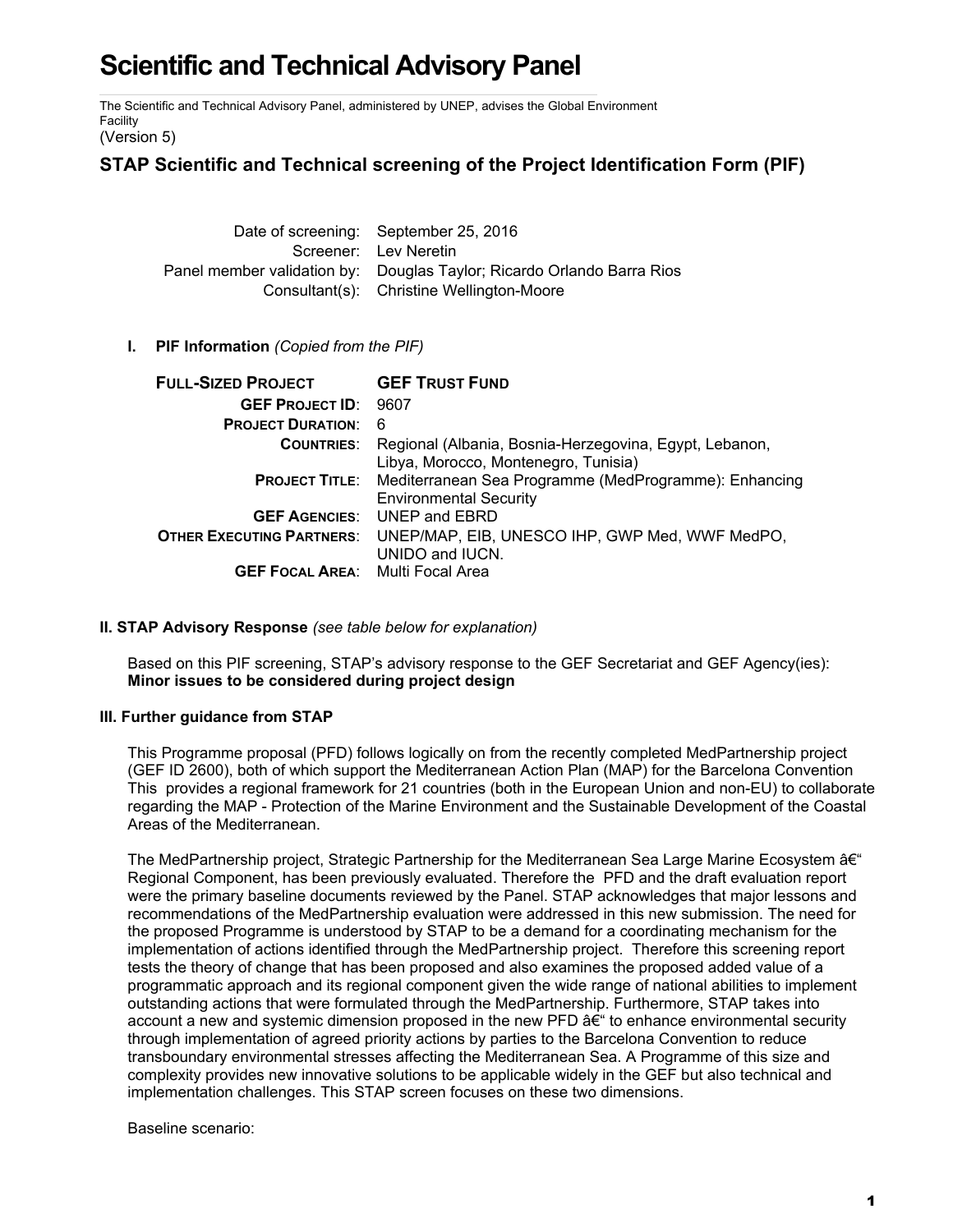This section of the PFD is well-written and succinct, and conveys the depth and richness of the coordinating actions at regional level and the national pilots well, while highlighting the updating of the two SAPs.

The PFD reflects upon the achievements of the pilots (three clusters) from the MedPartnership project, but also posits in the section  $\hat{\sigma} \in H$ ighlights of the Current Situation' new stresses that could, in STAP's opinion, act to distract attention away from implementation of actions shown by the pilots to be necessary and feasible. Consolidation of actions needs to be achieved to deliver real reductions in stress and relocation of necessary actions across the region. In this regard the updating of the TDA proposed in Child Project 1.1 should not be permitted to distract from the implementation of the two agreed SAPs and various NAPs.

This proposal takes consideration of key convention related chemicals pollution, particularly POPs, PAHs and mercury. There are some data indicating the increase of POPs releases that the project should address, but good source identification may help to overcome this challenge.

#### Stakeholder analysis:

Stakeholders are mentioned frequently throughout the PFD as being essential for effective actions to be delivered, and the barrier to stakeholder participation in the context of MPAs is mentioned. However, although the section on stakeholders lists the key stakeholders for the MedProgramme, based on the structures of the Barcelona Convention, a strategy for engagement of stakeholders is missing, which also appeared to be an initial weakness of the MedPartnership project. It is not clear from the PFD that the child projects proposed have been designed in a participatory manner with national and local stakeholders, particularly with civil society representatives and community groups. The PFD still reads as largely a topdown document and proponents need to address this deficit, regarding roles, responsibilities and accountabilities of stakeholders especially at sub-national level.

The analysis should be specific for each country, detailing how, at regional level, effective support and coordination will be achieved, including for selection of stakeholders and the linked setting up of Communities of Practice. STAP does, however, welcome the proposed recruitment of a gender specialist and their involvement in project formulation. The Terminal Evaluation of the MedPartnership project noted successful experience in developing a stakeholder engagement plan and NGO engagement plan as well as the role of Mediterranean Information Office for Environment, Culture and Sustainable Development in facilitating stakeholder engagement and public awareness. For the Programme of this size and focus on environmental security, a stakeholder engagement plan should consider the importance of building socioeconomic resilience of impacted communities (more on that in the next section).

#### Theory of change:

STAP welcomes the inclusion of a theory of change and that the overall path from outputs to expected impact is clearly set out. However, we question the underlying presumption of the Programme that "overall environmental security, the sustainability of the livelihoods of the growing coastal populations and their resilience... will be improved by addressing hot-spots of coastal/marine pollution and habitat degradation, implementing ICZM and nexus [water, food and energy] planning, introduce conjunctive surface and groundwater management, protecting coastal groundwater related ecosystems and coastal/marine biodiversity" tells only half of the story and misses the important element of human security.

Contrary to the recognition of the links and tensions between biophysical, political and economic domains, in practice there is often a disconnect between communities working on conventional security and those working on human security and sustainable development. While the state-centric security studies community generally tends to focus on countering direct threats to the state, emphasizing short and medium-term security concerns, human security discourse typically has a longer time horizon, and looks more broadly at risks and vulnerabilities to humans and ecosystems, with less attention to political delineations. An integrated understanding of socio-ecological systems requires approaches to deal with irreversibilities and uncertainty in a multi-stakeholder context encompassing both security dimensions. Therefore, the entire Programme design should provide for sufficient flexibility and appropriate adaptive management strategies to counteract political instability and continuously changing circumstances of the countries in the Mediterranean region.

Without bridging two dimensions of security (political and human) the impacts of this significant investment run the risk of having a bundle of necessary but not strategically integrated individual activities, i.e., largely repeating the same approach employed by the MedPartnership project without utilizing the potential a programmatic approach offers. Therefore, during the further preparation of the Programme and its individual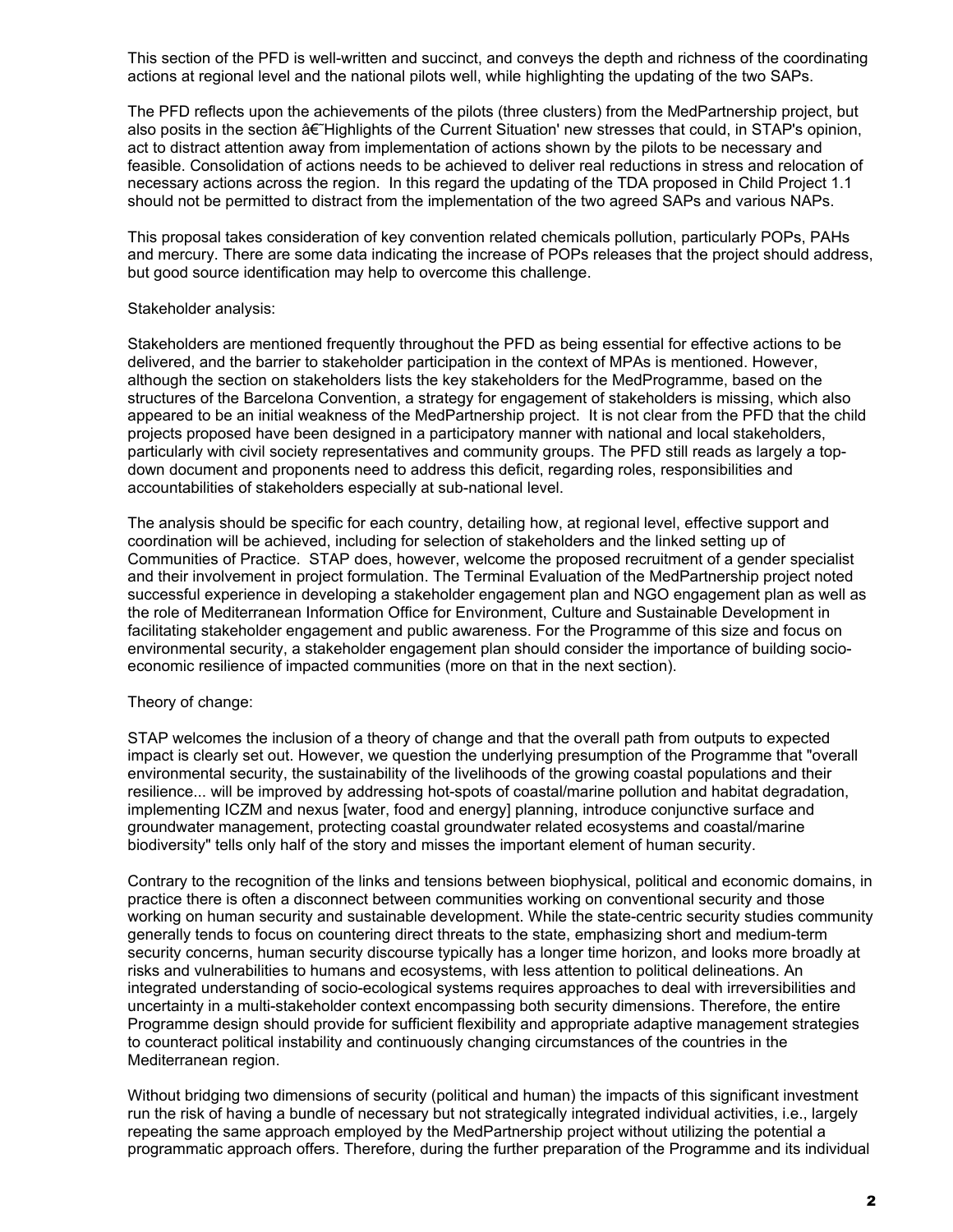projects, STAP strongly recommends using a common analytical approach using scenarios to explore possible futures and identify specific intervention points for most impactful programme/project interventions.

Project proponents could explore practical tools available in this domain. Two resources could be potentially useful in this context (but there are others available too): Stockholm Environmental Institute Working Paper "Integrating sustainable development and security: An analytical approach with examples from the Middle East and North Africa, the Arctic and Central Asia" available at: https://www.sei-

international.org/publications?pid=2842. The approach includes three steps: understanding the broader socio-economic and environmental context; developing scenarios through a participatory process; and appraising options for robust governance and development investments. Such an approach can help foster a more dynamic and broader view of sustainable development, informed by insights from the security realm.

Another source that could be explored is the recent guidance by the STAP - The Resilience, Adaptation Pathways and Transformation Assessment Framework (RAPTA) †available at: http://www.stapgef.org/the-resilience-adaptation-and-transformation-assessment-framework/. The frameworks could be applied at the sub-national, national and regional levels. RAPTA could be used to revise the proposed elements in the Programme's Theory of Change by integrating ecological and social systems on the one side and political and human security considerations on the other side. Therefore, STAP holds an opinion that the Programme can be greatly improved by systematically extracting the full range of key barriers identified within the baseline sections, and showing, e.g. in the section C. Alternative Scenario, how these will be addressed at regional and national scales in a systemic way. Without such a structured approach considering the integrity of the socio-ecological systems at the appropriate scales, the Programme risks piecemeal actions and reduced impact. Furthermore, building or mainstreaming the resilience into the Programme and its child projects would require stronger focus (than the current Programme has) on climate change adaptation in the context of human security.

Apart from considering the construction and maintenance of protective structural and non-structural hazard resistant infrastructure, ecosystem-based adaptation solutions could be explored. Recognizing the current regional security context, STAP recommends developing further cooperative and transboundary infrastructure to protect human security of refugees and migrants by e.g., supporting livelihoods diversification among human traffickers. Another aspect of migration that the Programme of this size could tackle to certain extent indirectly is uncontrolled rural to urban migration stressing urban systems and increasing vulnerability of urban populations while also undermining food security and traditional livelihoods.

Many of the Programme interventions are best described in the framework of the Source to Sea concept. Programme proponents are advised to consult the recently released Source to Sea conceptual framework to consolidate and design further often loosely connected activities of the Programme (available at: http://www.thegef.org/council-meeting-documents/conceptual-framework-governing-and-managing-keyflows-source-sea-continuum).

Innovation, Monitoring and Knowledge Management:

STAP acknowledges a range of innovative elements and actions proposed in the Programme. Among them is introduction of conjunctive surface and groundwater management, planning for food, energy and water nexus, innovative technologies transfer and others. Properly designed knowledge management project of the Programme is critical to assure sustainability of these innovations and Programme's contribution to global learning.

The terminal evaluation of the MedPartnership project states that monitoring was not addressed; the monitored quantitative impact of stress reduction was limited to removal of PCBs from Turkey and Bosnia and Herzegovina and through demonstration projects some reduction in industrial waste pollution. STAP welcomes the intention of the proposed Programme to focus support on implementation of a monitoring programme, within which the non-EU countries can be guided to collaborate on generating their own data towards the common set of indicators identified to ensure that stress reduction can be measured. However, given the substantial barriers noted in the PFD regarding monitoring and information management, this area of proposed work appears to represent the potential to delay stress reduction actions, and the related risks to Programme outcomes need to be fully reflected in the risks table. The Integrated Monitoring and Assessment Programme (IMAP) for the Mediterranean is, however, the best available common set of tools for informing the science-policy interface (SPI) which is critical to achieve meaningful progress on stress reduction. However, a priority not dealt with in Component 4 is provision of support to participating countries to incentivize application of IMAP to policy reform or implementation. The report of the Plan Bleu workshop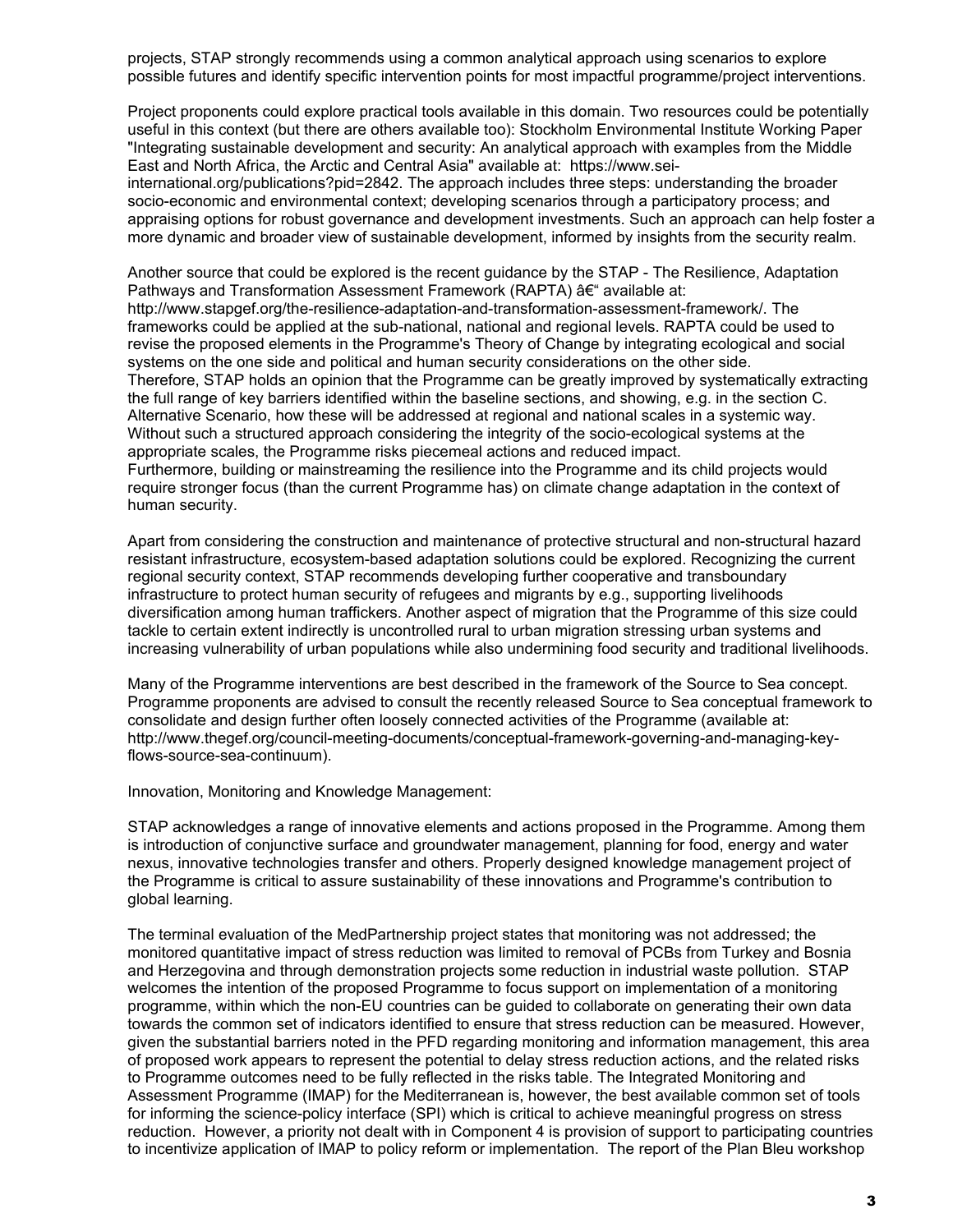in December 2015 Implementation of the Ecosystem Approach in the Mediterranean: Strengthening the SPI, highlighted the gaps and opportunities available, and the Programme should be strengthened accordingly.

Component 1 focuses on reductions of land-based sources of pollution and proposes to target chemicals pollution through the disposal of stockpiles and wastes, adoption of sustainable consumption and production practices, innovative technologies and regulatory approaches. However, there should also be consideration of potential non industrial sources of POPs and other toxic chemicals, and seeking out of the potential role of Integrated Pest Management (IPM) techniques to minimise use of pesticides in agriculture, horticulture, general pest control, vector control, structural preservation treatments and others. These could be major sources for POPs and harmful pesticides. Furthermore, where there are data gaps as relates to chemicals pollution, there should be careful retention of such data in the course of implementing this project, as well as key lessons learned in the course of implementation of methods to curtail chemicals pollution from various sources, including the impacts of climate change and variability on the concentration and behaviour of harmful chemicals.

The section on Knowledge Management (KM) deals primarily with tools and data systems, but omits mention of how tacit knowledge, including capacity building or related lessons learnt derived from the predecessor MedPartnership project will be used, some of which are mentioned elsewhere in the PFD text (e.g. pages 13, 26). Capacity building and tacit knowledge indicators should be introduced. The Programme designers may have implicitly assumed that lessons and experience have been transferred from the MedPartnership project to the present proposal. However, STAP recommends that an explicit commitment to knowledge transfer (including South-South and North-South transfer) be outlined. A comprehensive effort to update and finalize the presentation and availability on the web of the many publications and reports, the incomplete bibliography and related document links that were pending at the close of the MedPartnership project should be undertaken as a part of the KM child project. As recommended by the MedPartnership terminal evaluation, the Programme should attempt to translate major documents into appropriate languages of the region.

#### Risks:

The evaluation of the MedPartnership project recommended that  $\hat{a} \in \hat{I}$  in developing future projects with a national component, UNEP and MAP should carefully identify potential problems that represent substantial sources of risk, and take appropriate decisions and identify necessary measures for risk mitigation.' STAP recommends that this advice be translated into a more fully argued risk table, with particular attention to the following sections and close links to the Theory of Change.

Lack of political support: The risk table makes the unwarranted assumption that this risk is low, however, this risk should be broken out by country or raised to at least medium as a risk overall. For example, regarding Aichi targets, the PFD mentions the need for stronger political commitment as well as greater cooperation and new governance approaches. Surely this represents at least a medium risk?

Also in connection with political support (but also civil/local support) the PFD does not provide substantive evidence of ownership (the word is missing from the entire document), beyond the formal country endorsements, and as is the case with regional projects in general, an emphasis on the demand side needs to be more fully demonstrated, especially for the proposed child projects.

Political instability: The risks table correctly rates political stability as high risk and within this category states that child projects will be implemented only in countries where conditions are considered stable and/or rapidly improving. In this regard Libya, as an example, would seem to be infeasible as a country in which to locate a child project that requires pre-conditions of good governance and safe field operating conditions to advance the proposed MPA coverage and future sustainability. In this section the Programme designers should also indicate the proposed mitigating actions that are to be taken should the child project or Programme actions not be possible. Options to consider might be to transfer the resources to another country, or enable out of country capacity building support.

Another substantive risk related to political instability is that of impacts on the entire regional system resulting from instability in one country, and the proposed regional and national child projects need to take into account these likely risks accordingly. For example, transfer of increased pollution from hotspots, unsustainable fishing/loss of species, dispersal of invasive alien species, etc.

#### Monitoring and data sharing:

Until monitoring standards and protocols and data sharing arrangements are fully operational, there is a substantial risk of serious delay or possible non-delivery of much of the stress reduction actions proposed in child projects. The risk table should also include an assessment and proposed mitigation of the risk that